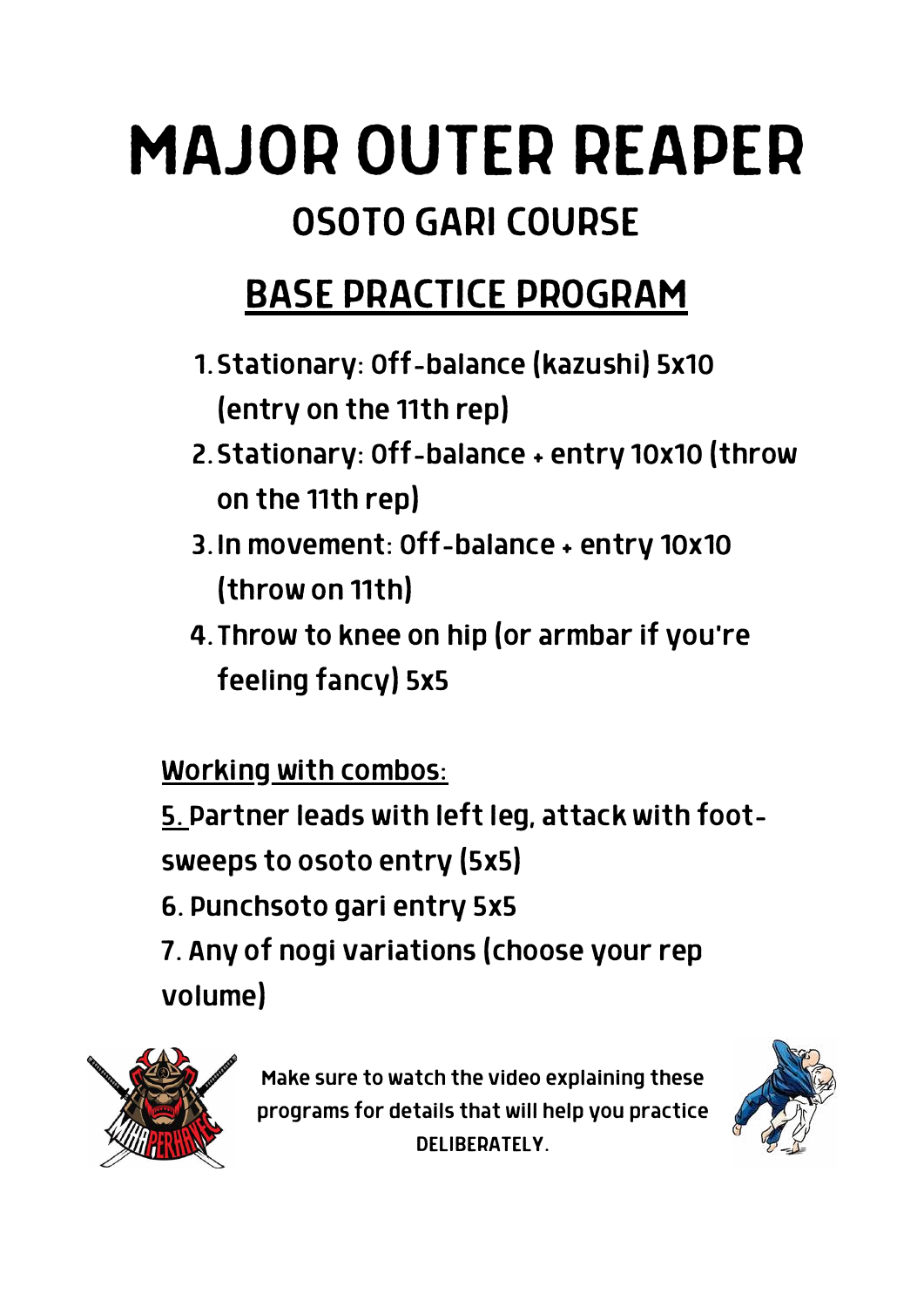# MAJOR OUTER REAPER OSOTO GARI COURSE

### ADVANCED PRACTICE PROGRAM

- 1. Stationary: Off-balance + entry 3x10 (throw on the 11th rep) - alternatively - practice for time (for example 90 seconds each)
- 2. In movement: Off-balance + entry 10x10 (throw on 11th) partner is moving in a realistic way
- 3. Throw (nage komi) 5x5
- 4. LIGHT specific sparring (partner is pulling guard, you're timing them with the osoto) - 90 second rounds
- 5. Playing with the timing for the counter

Pick if you want to throw or just enter, I recommend mostly practicing entries (uchi komi) over throwing (nage komi).

Working with combos:

5. Partner leads with left leg, attack with foot-sweeps to osoto entry (5x5)

- 6. Practice each of the advanced combos (1x10 each)
- 7. Any of nogi variations (choose your rep volume)



Make sure to watch the video explaining these programs for details that will help you practice DELIBERATELY.

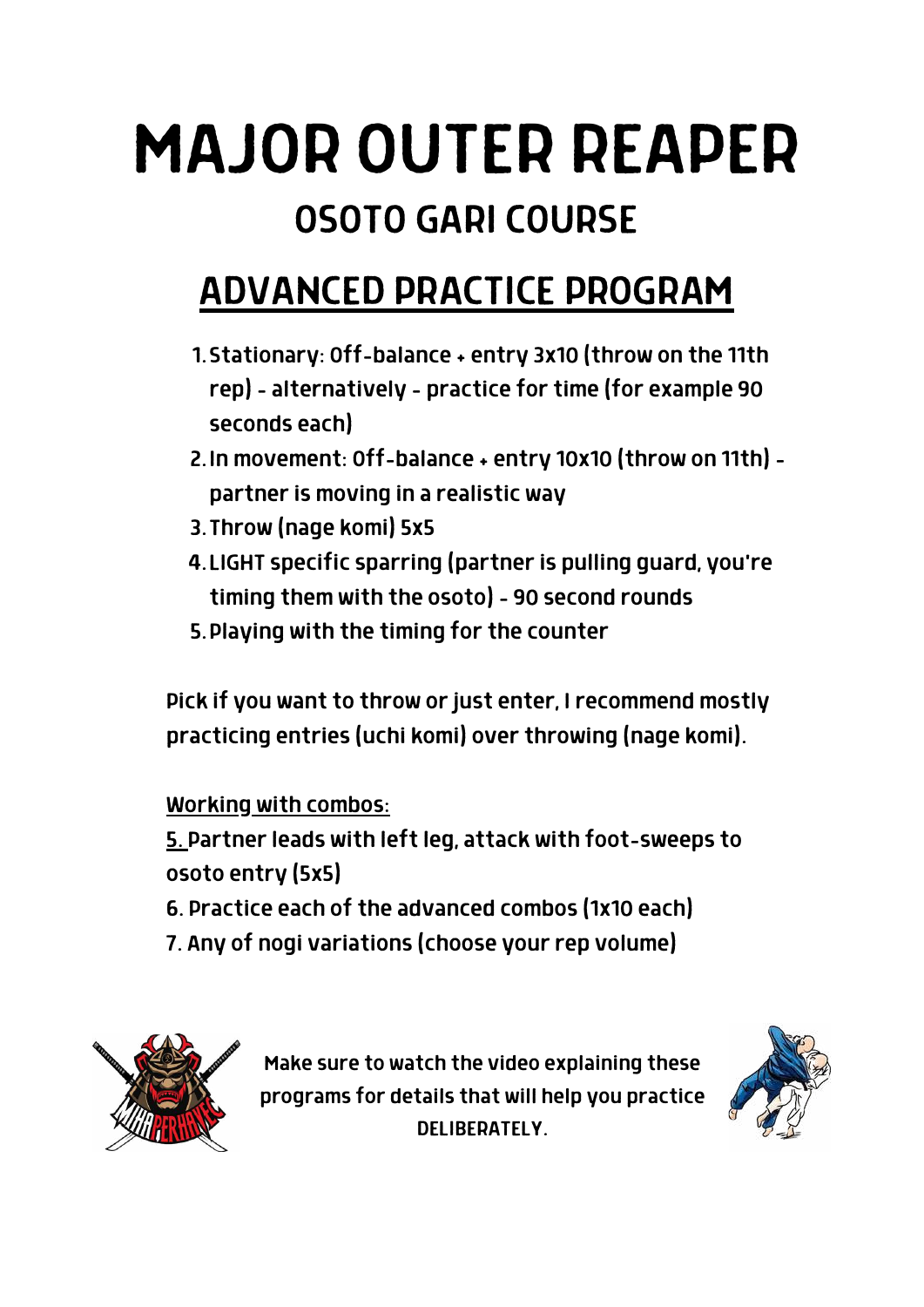# MAJOR OUTER REAPER OSOTO GARI COURSE

#### COMPLETE BEGINNER PROGRAM

- Practice Breakfalls (good warmup) 5x10 1.
- 2. Stationary: Off-balance only 5x10 partner stands parallel (entry on 11th rep)
- 3. Right vs. Right Off-balance + entry 5x10 (throw on 11)
- 4. Throw (nage komi) 3x3 (focus on technique and control)
- LIGHT specific sparring fight for the first grip at 30%!!! 5. Simulate the first exchange and securing grips.
- 6. Play with timing against a guard-pulling partner. Your partner is slowly pulling guard on you, try to time your entry. 60 seconds each.

Practice these as you wish:

7. Any of nogi variations (choose your rep volume - focus on the difference between grips)

8. Self-defense - closing distance vs. looping punches

This program is all about making your movement smooth, and nailing your off-balances. When you feel ready move to the base program.



Make sure to watch the video explaining these programs for details that will help you practice DELIBERATELY.